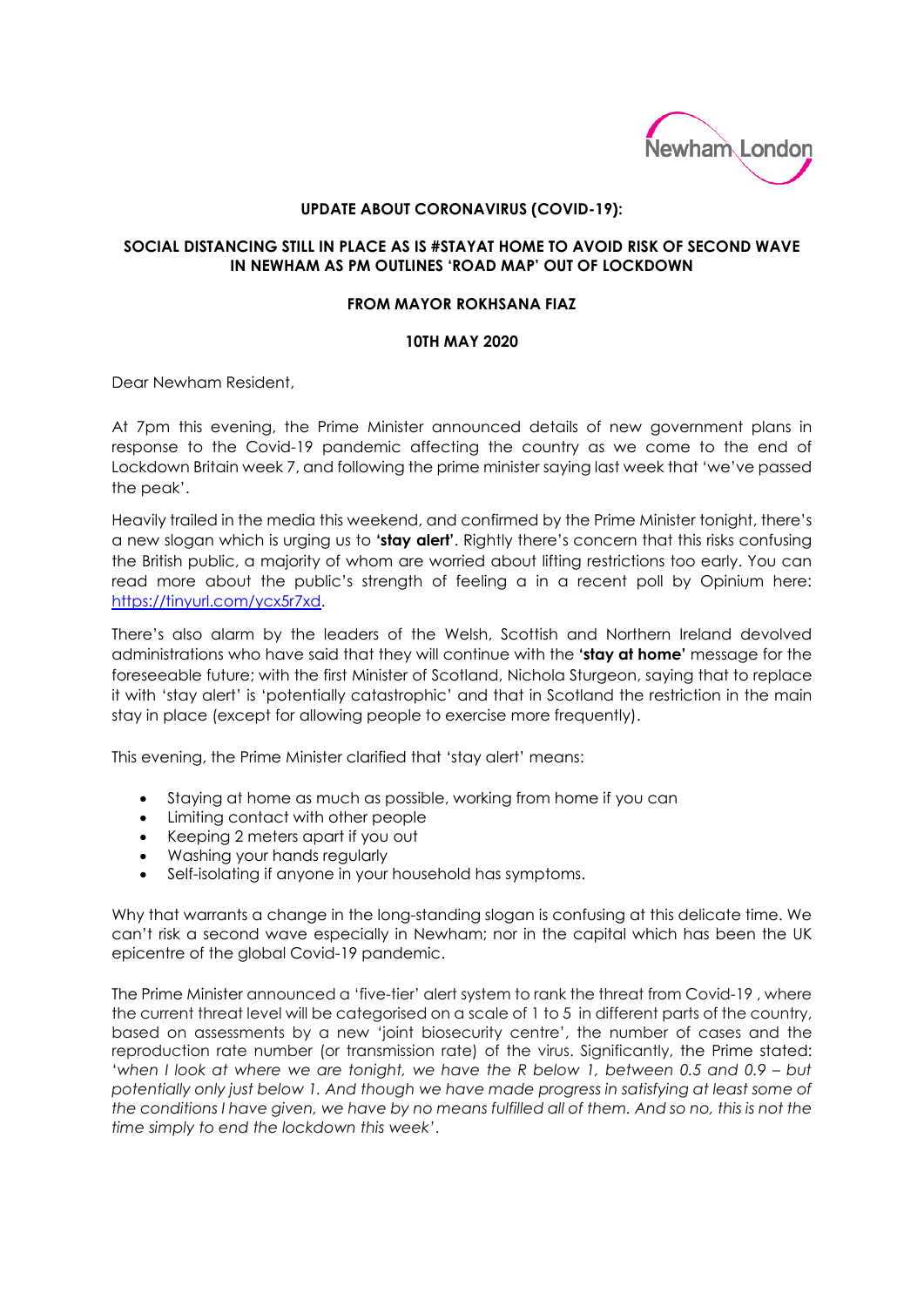So while he's said it's not the time *'to end the lockdown this week'*, the other measures he has announced from this week has potential risk for us here in Newham: we mustn't allow the projected ONS death rate published last week for our borough to become a reality for us here.

As part of the measures he announced this evening, those working in construction and manufacturing should be 'actively encouraged' to go to work; but those who can work at home should continue doing. If you can't work at home, you'll need to avoid public transport by travelling in your car [air quality and climate emergency alert for Newham], walking or using your bike instead.

From this Wednesday, people will be allowed unlimited hours of outdoor exercise, sunbathe in parks, drive to other destinations (who knows how far yet); and play sports with others – but only if they are members of your own household (which sports, who's going to check that you're playing 'sport' with a member of your household and how?). With all of this, everyone is still going to need to maintain social distancing; and for those who don't follow the rules, fines will be increased (but we need more police to enforce them?).

By 1st June 'at the earliest', the Prime Minister said that the country might be in position to begin the phased re-opening of shops and primary schools 'in stages', with students facing exams next year getting 'some time' with their teachers. I know that parents and teachers in Newham are anxious about this. By July, there may be scope to open 'some' of the hospitality industry, and other public places, but safety and social distancing will apply. All of this will be subject to the reproduction (the 'R') rate of the virus – and we'll be waiting for more details and guidance, a 50-page document will be published and debated in Parliament tomorrow.

It's clear that we are still in this for the long haul, and we have a tricky road ahead of us. Early next week, I'll be announcing the approach that the Council will be adopting in this new phase, so watch out for my statement.

In the meantime, tragically the numbers of those that died from Covid-19 across all settings rose by 269 since yesterday, with a total of 31,855 deaths so far confirmed. But we need to be cautious about the figures because of delays in reporting and the usual low numbers over weekends. Those infected in the UK stands at 219,183; and in London the figure is 25,829, of which 981 are Newham residents. The government also confirmed that it's missed it's 100,000 daily testing target for eight days in a row now.

So despite the confusion you may feel from the Prime Minister's statement please stay at home, practise social distance, and if you think you need to go to work – check in with your employer to make sure that they have all the safety and social distancing measures in place to safeguard you from Covid-19. Until they give you that assurance, please don't risk it.

Stay safe.

**Best wishes,** 

*Rokhsana Fiaz Mayor of Newham*